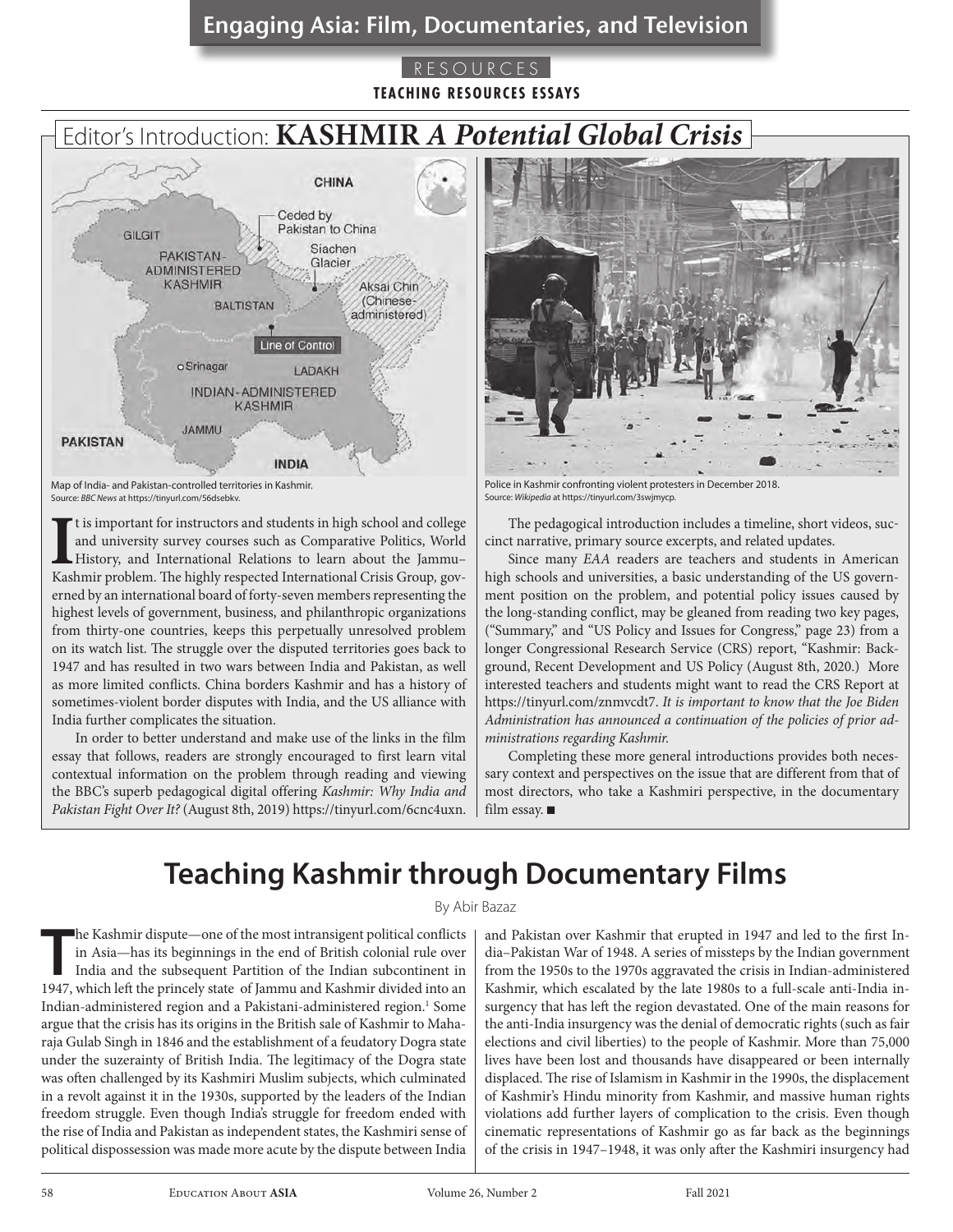## Engaging Asia: Film, Documentaries, and Television

## RESOURCES **TEACHING RESOURCES ESSAYS**

been pushed into retreat by the late 1990s that Kashmiri and Indian filmmakers turned to the documentary film form to reflect on the conflict. This article introduces the reader to ten documentary films that follow a nuanced and critical approach to the Kashmir conflict. Even though I discuss two documentary films made on Kashmir by an Israeli and an American filmmaker, the focus of this article is on documentary film narratives on Kashmir by Kashmiri and Indian filmmakers.

A war broke out between India and Pakistan within weeks of their freedom in October 1947 over the future of Kashmir. The first documentary on the 1947–1948 war over Kashmir, which was to shape the future of relations between India and Pakistan, arrived as early as 1948. B. D. Garga, an Indian documentary filmmaker and film historian, made *Storm over Kashmir* (1948), one of the first documentary films on the



Ajay Raina speaks with a man from the village where his father lived in Kashmir. Source: Screen capture from the film.



Mazar-e-Shouda (Martyrs' Graveyard) in Srinagar, Kashmir. Source: Screen capture from part 1 of the film.

Kashmir conflict. Garga was in Kashmir at the same time as the legendary French photographer Henri Cartier Bresson and was urged to make this film by the senior activists of the Indian Left, who had rallied to support the Indian military effort in Kashmir against the irregulars of the Pakistan Army.<sup>2</sup> This film, which portrays ordinary Kashmiris as the victims of Pakistani aggression, scripted by the Urdu writer Rajinder Singh Bedi, set the tone for Indian cinematic narratives on Kashmir that persist to the present. But the independent documentary films from the early 2000s take a very critical approach to such statist representations of Kashmir and advance a more complex understanding.

These ten documentary films with English subtitles on Indianadministered Kashmir (many of them by Kashmiris) are critical to understanding the Kashmir conflict in the present.

#### *Tell Them "The Tree They Had Planted Has Now Grown"*

By Ajay Raina Produced by Rajiv Mehrotra 2001, Public Service Broadcasting Trust 58 minutes, color https://tinyurl.com/dyneh38d

Ajay Raina is an alumnus of the Film and Television Institute of India (FTII), and his cinematic diary of a visit to Kashmir after his family had been forced to migrate from Kashmir in the early 1990s exemplifies a subjective, personal style that is rare in independent documentary films on Kashmir. The documentary maps the filmmaker's return journey to Kashmir after years, meeting old neighbors, family friends, and ordinary Kashmiris. Raina begins by documenting his physical journey from the plains to Srinagar, a city where he once had a family home. He struggles to understand the changes in Kashmir since his family was displaced and interviews the leaders of the Jammu and Kashmir Liberation Front (JKLF) who launched the armed struggle in the late 1980s. There are striking visuals of desolate neighborhoods and a grim winter cast to the visuals of everyday life in Kashmir that accentuate the feelings of loss and longing expressed in the film. Some of the most memorable moments in the film are Raina's moving interview with the Kashmiri writer Akhtar Mohiuddin, who lost both his son and son-in-law to the violence, and his conversations with old neighbors and childhood friends. Even though the film struggles to insulate itself against dominant media representations on Kashmir, its formal brilliance and subjective storytelling make it one of the most compelling documentary films about Kashmir. It is also one of the first films to offer a sensitive portrayal of the internal displacement of Kashmiri Pandits (Kashmir's Hindu minority). Raina won many awards for this film and went on to make another politically nuanced documentary on the cost of India–Pakistan hostilities on Kashmir's fragile borderland communities (*Between Border and the Fence, on Edge of a Map*, 2013). The film is available on YouTube and can be used to introduce the perspective of the Kashmiri Hindu minority, which has often resisted national liberationist discourses on Kashmir. But it is advisable to screen it with a film like Sanjay Kak's *Jashn-e-Azadi*, which offers a dissenting view from the same subject position.

#### *Jashn-e-Azadi* **(***How We Celebrate Freedom***)**

By Sanjay Kak,

2005, 139 minutes, color Part 1: https://tinyurl.com/9bc6zn2v and Part 2: https://tinyurl.com/2r394t56

This film by the well-known Kashmiri filmmaker Sanjay Kak provides the best overview of the Kashmir conflict and is a great point of entry into the conflict from a standpoint critical of the Indian state and supportive of the Kashmiri movement for self-determination. Kak's documen-

tary interweaves a historical account of the conflict with powerful observations of the impact of violence on everyday life in Kashmir. For instance, the film begins with the empty symbolism of state rituals in Kashmir (such as the celebration of India's Republic Day), which it contrasts with the grief and suffering in the lives of ordinary Kashmiris. The film examines the huge costs of the conflict to the economy, livelihoods, and mental health of Kashmiris. It offers a subtle critique of religio-nationalist tourism, development ideology, and counterinsurgency tactics of the Indian state. Even though Kak also belongs to Kashmir's Hindu minority, his film offers a sharp counterpoint to Ajay Raina's treatment of the fate of the Kashmiri Pandit minority in *Tell Them "The Tree*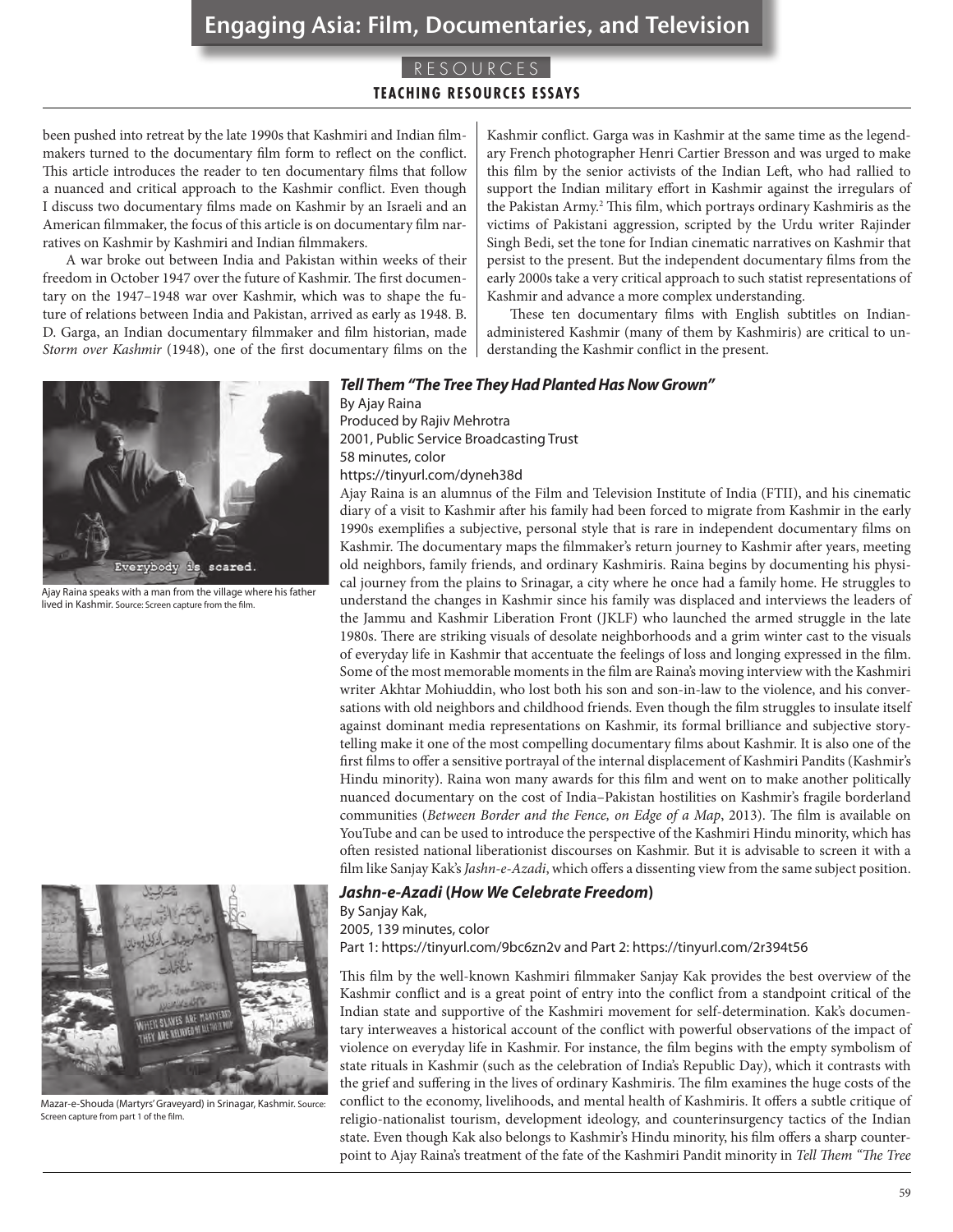## **TEACHING RESOURCES ESSAYS**

*They Had Planted Has Now Grown*." Kak is known for a dialectical, observational style that builds an argument slowly and painstakingly, but like his films on the Narmada Bachao Andolan (NBA) and the Maoist unrest in central India, his political sympathies are rarely ambiguous. There is a tension in the film between the documentary form and political commitment that never reaches a breaking point. Deftly edited by Tarun K. Bhartiya and skillfully shot by renowned cinematographer Ranjan Palit, the film is a powerful introduction to the contemporary crisis in Kashmir. This film strives toward an unbiased and objective discourse on Kashmir that is sympathetic to the political struggles of Kashmir's Muslim majority and the struggle for self-determination in Kashmir..

#### *Khoon Diy Baarav* **(***Blood Leaves Its Trail***)**

BY **IFFAT FATIMA** 

#### 2015, 90 minutes, color

Iffat Fatima's *Khoon Diy Baarav* is one of the first Kashmiri documentary films made from a feminist standpoint. The film documents the trials and tribulations of the families of Kashmiri victims of enforced disappearances. The film records journeys of the filmmaker with the women of the Association of the Parents of Disappeared Persons (APDP). The filmmaker travels with the women activists of the APDP and chronicles the life of Parveena Ahanger, whose son Javed Ahmad Ahanger disappeared in custody in 1990. Ahanger started meeting with the families of the Kashmiri disappeared in a local Sufi shrine and later founded the APDP. The film offers subtle character studies of the women of the APDP and their heroic struggle for justice against all odds. Even though the film is sympathetic to the movement for Kashmiri self-determination, it raises powerful questions about the limits of national liberationist discourse. The film emerged from a close collaboration of Fatima with the APDP and is a powerful example of observational cinema and collaborative feminist filmmaking from South Asia. This film is not available online, but two other shorts by the director (*Where Have You Hidden My New Crescent Moon* [https://youtu.be/ RZK\_J96O6gQ] and *The Dear Disappeared* [https://youtu.be/n6YWxopENqQ]) on disappearances in Kashmir are available on YouTube and the APDP website. All inquiries about purchasing a DVD copy of the film or arranging special screenings can be sent to the filmmaker at iffatiffat@ gmail.com.

## *Pather Chujaeri* **(***The Play Is On***)**

By Pankaj Rishi Kumar Produced by Rajiv Mehrotra

2001, Public Service Broadcasting Trust 43 minutes, color

## https://tinyurl.com/8atb462s

Pankaj Rishi Kumar's *Pather Chujaeri* examines the impact of the Kashmir conflict on Kashmir's artistic traditions through its moving portrait of *Bhand Pather* (Kashmiri folk theater), under assault from the rise of Islamism in Kashmir in the 1990s on the one hand and the indifference of the Indian state on the other. Bhand Pather has always offered satiric commentary on contemporary affairs and as such is deemed political and dangerous by both the insurgents and the state. Kumar's documentary is a heartwarming story about how committed artists have kept the local traditions alive against all odds. This film juxtaposes dominant media representations of Kashmir with vignettes from everyday Kashmiri life that challenge mainstream narratives on Kashmir. The film, in particular, documents the efforts and struggles of Ghulam Ali Majboor and Ghulam Bhagat to revive theater in Kashmir. Much like Sanjay Kak's *Jashn-e-Azadi*, Kumar also contrasts the celebration of Republic Day in Kashmir (attended largely by senior functionaries of the state) with the everyday lives of Bhand Pather performers. Sanjay Kak's *Jashn-e-Azadi* also has a sequence that explores Bhand Pather, but Kumar's film is a detailed study of this theatrical form. The film, available on YouTube, is an excellent point of entry into a discussion on how traditional forms of art endure through crisis and war.

## *When the Storm Came*

By Shilpi Gupta

#### 2004, 24 minutes, color

Shilpi Gupta won the Jury Award at the Sundance Film Festival in 2004 for this twenty-four-minute short on the mass rapes in the village of Kunanposhpora in north Kashmir. Gupta traveled from the US to Kashmir to document the mass rape at Kunanposhpora, which took place February



9, 1997. Source: Screen capture from *The Dear Disappeared* on YouTube at https://tinyurl.com/zuf4k.



Bhand Pather, actor. Source: Screen capture from the film.



Survivor of the "storm." Source: Screen capture from the film.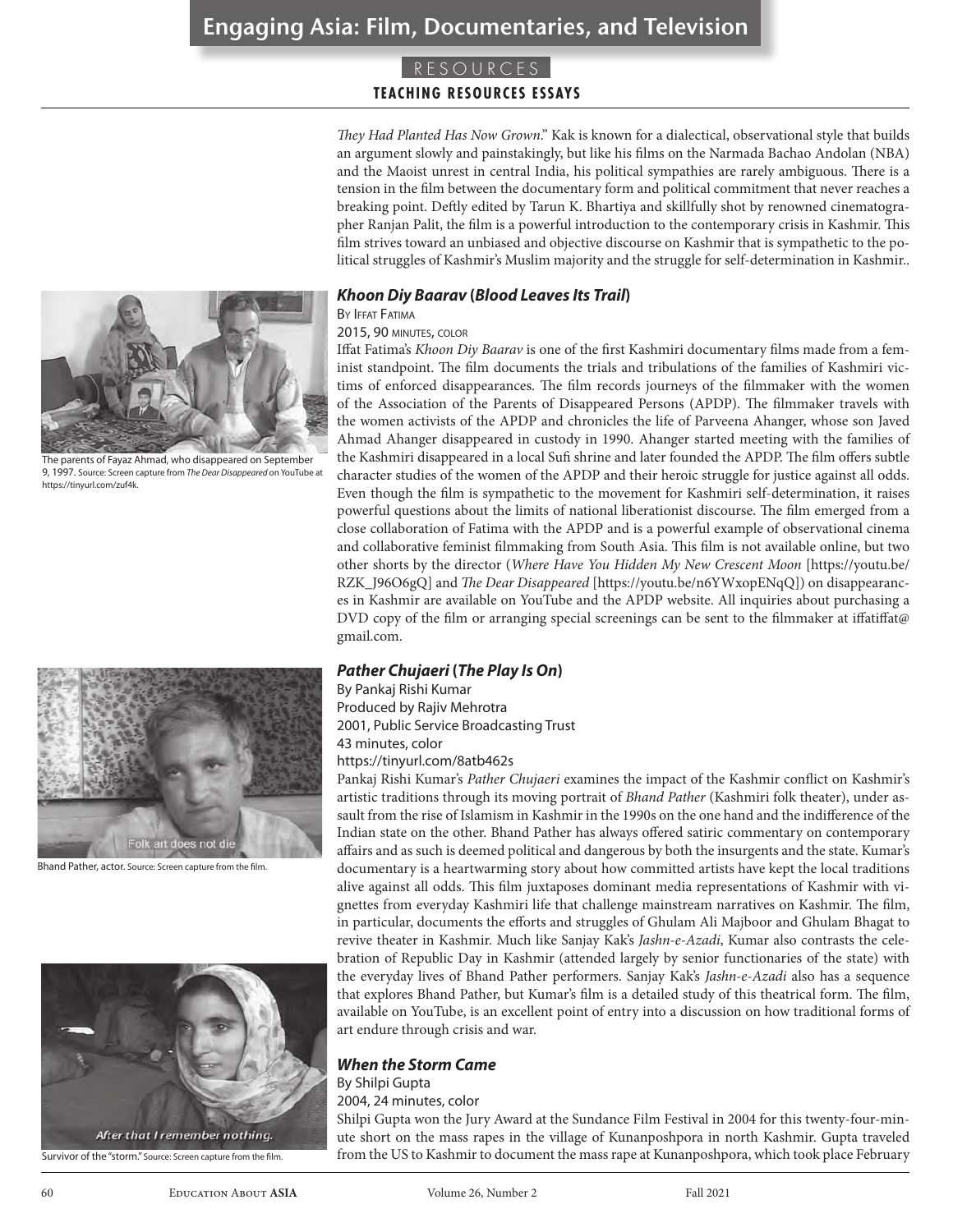## **TEACHING RESOURCES ESSAYS**

23, 1991, at a time when the Indian media had for years been largely dismissive of the claims made by villagers. Gupta spent two weeks living in the village and shooting her film. This was the only film on Kashmir until 2004 that explored the use of rape in the Kashmir conflict. The film focuses on the persistent trauma of the women of Kunanposhpora and the terrible events of the night of the mass rape. The film is available for institutional purchase and rental from the Centre for Asian American Media (https://caamedia.org/films/when-the-storm-came/). Bilal Jan's *Ocean of Tears* (2012) (https://youtu.be/a2dmS-ASVzo) revisits the Kunanposhpora mass rape. Jan's film was surrounded by controversy and banned from being screened at two university campuses. Both the films rely heavily on contextualizing the mass rape and recording the testimony of the survivors. Gupta's film is especially useful to instructors who want to draw attention to gender-based human rights violations in Kashmir.

#### *Kashmir: Journey to Freedom*

By Udi Aloni

2009, 72 minutes, color

https://tinyurl.com/43b2xv3n

In 2009, Udi Aloni, the Israeli-American filmmaker, made a documentary film on Kashmir titled *Kashmir: Journey to Freedom*. Aloni is better known for his feature film, *Forgiveness* (2006), and his documentary on the Palestine–Israel conflict, *Local Angel* (2004). Aloni's Kashmir film begins with the shots of a peaceful demonstration by the pro-Independence Jammu and Kashmir Liberation Front (JKLF) in Kashmir. The film's emphasis is on a new generation of Kashmiris who are exploring nonviolent methods of resistance. One of the earliest sequences of the film begins with the shots of an activist and a US citizen of Kashmiri origin, Usman Raheem Ahmed, riding his motorbike near the Dal Lake, which are edited with archival footage of violent incidents and protests in Kashmir. The film then interviews lawyer Fasiha Qadri and the artist Amin Bhat. It includes a forceful interview with Siddiq Wahid, former vice chancellor of the Islamic University in Kashmir, in which he advocates that violence is not the answer to the problems in Kashmir. The film reads the struggle in Kashmir as one to find a voice for the Kashmiri narrative between the competing narratives of two powerful states, i.e., India and Pakistan. A serious flaw in the film is that it presents a view of Kashmir solely from the standpoint of the JKLF. Many of those interviewed are either members of the JKLF or have a close association with it. One of the sequences in the film overlays excerpts from a prerecorded English speech by the JKLF leader Yasin Malik on his visuals addressing Kashmiri villagers. But despite these flaws, the film is able to stage certain contradictions in Kashmiri political discourse. For instance, the shots of Yasin Malik raising religious slogans follow right after his claim in the interview that JKLF believes in a secular politics. Soon after the abrogation of Article 370 of the Indian constitution, which canceled Kashmir's limited autonomy in the Indian union, Aloni made this film available on YouTube for free. This film is especially useful for instructors who want to highlight the national liberationist perspective on Kashmir.

## *Floating Lamp of the Shadow Valley*

By Rajesh Jala

2006, 62 minutes, color

https://tinyurl.com/2cr6ehnk

Rajesh Jala's 2006 documentary tells the story of a nine-year-old Kashmiri boatman, Arif Dar, who has become the sole breadwinner of his family. We see Arif rise early in the mornings in the bitter chill of Kashmiri winters to unfreeze his boat. The floating lamp of the title is the lamp Arif uses when he rows his boat in the dark. We learn in the film that Arif 's father is an insurgent and has abandoned the boy and his family. One day, young Arif is caught in the crossfire between the rebels and the Indian security forces, but he does not abandon his responsibility to his family. The film combines careful observation with subtle reconstructions as it approaches the Kashmir conflict from the standpoint of Kashmiri children. Jala's unusual sensitivity in portraying the lives of marginalized children (he himself spent many years in a refugee camp for Kashmiri Hindus in Delhi) allows him to paint a lyrical portrait of Arif 's difficult life, which helps us understand the terrible impact of the Kashmir conflict on the lives of children. Jala shot the film himself in a beautiful, almost balladic, style, and some of the best sequences in the film revolve around Arif and his young siblings in their lakeside hut. Even though its commentary on the Kashmir conflict does not move beyond a generalized humanism, the instructors can use the film to highlight the human cost of protracted conflict in Kashmir.



Protest in Kashmir. Source: Screen capture from the film.



Arif. Source: Screen capture from the film.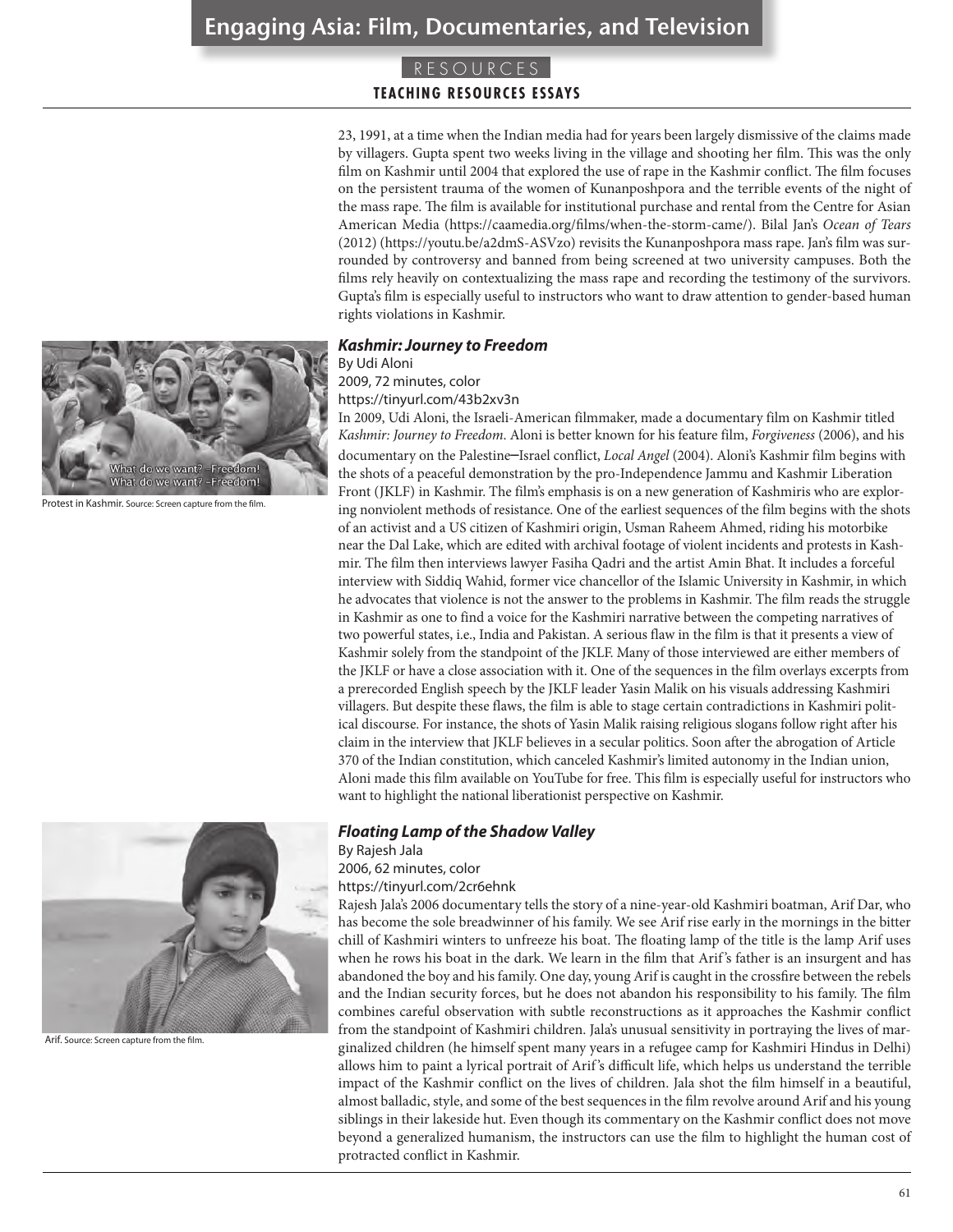## **TEACHING RESOURCES ESSAYS**



MC Kash. Source: Screen capture from the film.

#### *Soz: A Ballad of Maladies*

By Sarvnik Kaur and Tushar Madhav 2016, Public Service Broadcasting Trust 85 minutes, color

https://tinyurl.com/29st5h4r

Sarvnik Kaur and Tushar Madhav's documentary turns to the relations between art and politics in Kashmir. It begins with a concert, Battle of Bands, organized by the Indian Central Reserve Police Force (CRPF) in Srinagar. The film documents the lives and work of poets such as Zareef Ahmad Zareef, artists such as Showkat Katju, rock band Parvaaz, folk performer Gulzar Bhat, the hip-hop artist MC Kash, and the cartoonist Mir Suhail. The film opens with the poet Zareef Ahmed Zareef speaking of the need for trust in a conflict zone, and it explores the potential for that trust in art and music. One of the most moving sequences in the film is the interview with the popular Kashmiri hip-hop artist MC Kash, whose first song "I Protest" was banned by the state in 2010. The film explores the connections among modern arts forms, protest, and Kashmir's Sufi spirituality. But it avoids the more controversial ground of Kashmiri contestations of the legitimacy of Indian rule, which is at stake in the works of artists like MC Kash and Mir Suhail. This film, however, is an excellent introduction to contemporary urban youth culture in Kashmir.

#### *Yi As Akh Padshah Bai* **(***There Was a Queen***)**

By Hansa Thapliyal and Kavita Pai 2007, 105 minutes, color https://tinyurl.com/ver2f3fw

This documentary by Hansa Thapliyal and Kavita Pai delves into the lives of Kashmiri women. The film covers some of the same territory as Iffat Fatima's *Khoon Diy Baarav* as it interviews Parveena Ahanger and Hajra Begum of the APDP. Yet it contrasts the somber stories of the APDP women who have lost their loved ones with everyday hopes and fears of young Kashmiri women who are attending a course at a vocational center. The film also has a rare interview with the women activists of the Islamist *Dukhtaran-e-Millat* (Daughters of the Community). It also chronicles the tragic death of two young Kashmiri women in Sopore in retaliatory fire by Indian soldiers. The film uses poems by Naseem Shifae and interviews with the activists of the APDP and civil society leaders such as Hameeda Nayeem to pose some hard questions about women and peace in Kashmir. Many young Kashmiri women speak freely in this film about such subjects as militarism, terrorism, peace, and gender. The film was made by an all-women crew in 2007 and is available for free online at cultureunplugged.com. It is useful to mention here that Radhika Kaul Batra's film *Women in Conflict* (2002) (https://youtu.be/BFQrhsDAyuE) was one of the first films to document the story of the struggles faced by Kashmiri women since the onset of insurgency in 1990.



#### Screen capture from the film.

#### *Inshallah, Kashmir: Living Terror*

Written, Directed, and Produced by Ashvin Kumar

2012, 80 minutes, color

https://tinyurl.com/af2d9z5s

This film by Ashvin Kumar begins with an interview with the young Kashmiri artist Malik Sajad. The film combines the narrator's breezy commentary with testimonies from Kashmiri artists, civil society activists, former militants, and survivors of violence and torture. Even though stylistically less complicated than films by Raina or Fatima, it is one of the most comprehensive accounts of torture in Kashmir. The film interviews a former civil servant, Wajahat Habibullah, and the grandson of a human rights activist killed by Kashmiri insurgents to create an empathetic portrait of a society grappling with collective trauma. It also has a rare interview with a young Kashmiri insurgent who speaks about his motivations. Ashvin Kumar's other Kashmir documentary, *Inshallah Football* (2010), explores the impact of violence on the younger generation through the hopeful story of a young eighteen-year-old Basharat who has been selected to train at a club in Brazil. But Basharat is being denied a passport by the Indian government because his father was an insurgent. *Inshallah Football* is about sports and dreams in Kashmir. Recently, Ashvin Kumar also finished his first feature on Kashmir titled *No Fathers in Kashmir* (2019). Ashvin Kumar's two Kashmir documentaries are available on cultureunplugged.com. Much like Sanjay Kak's *Jashn-e-Azadi*, *Inshallah Kashmir* provides a good general overview of the conflict, emphasizing the devastation wrought by three decades of insurgency and counterinsurgency in Kashmir.